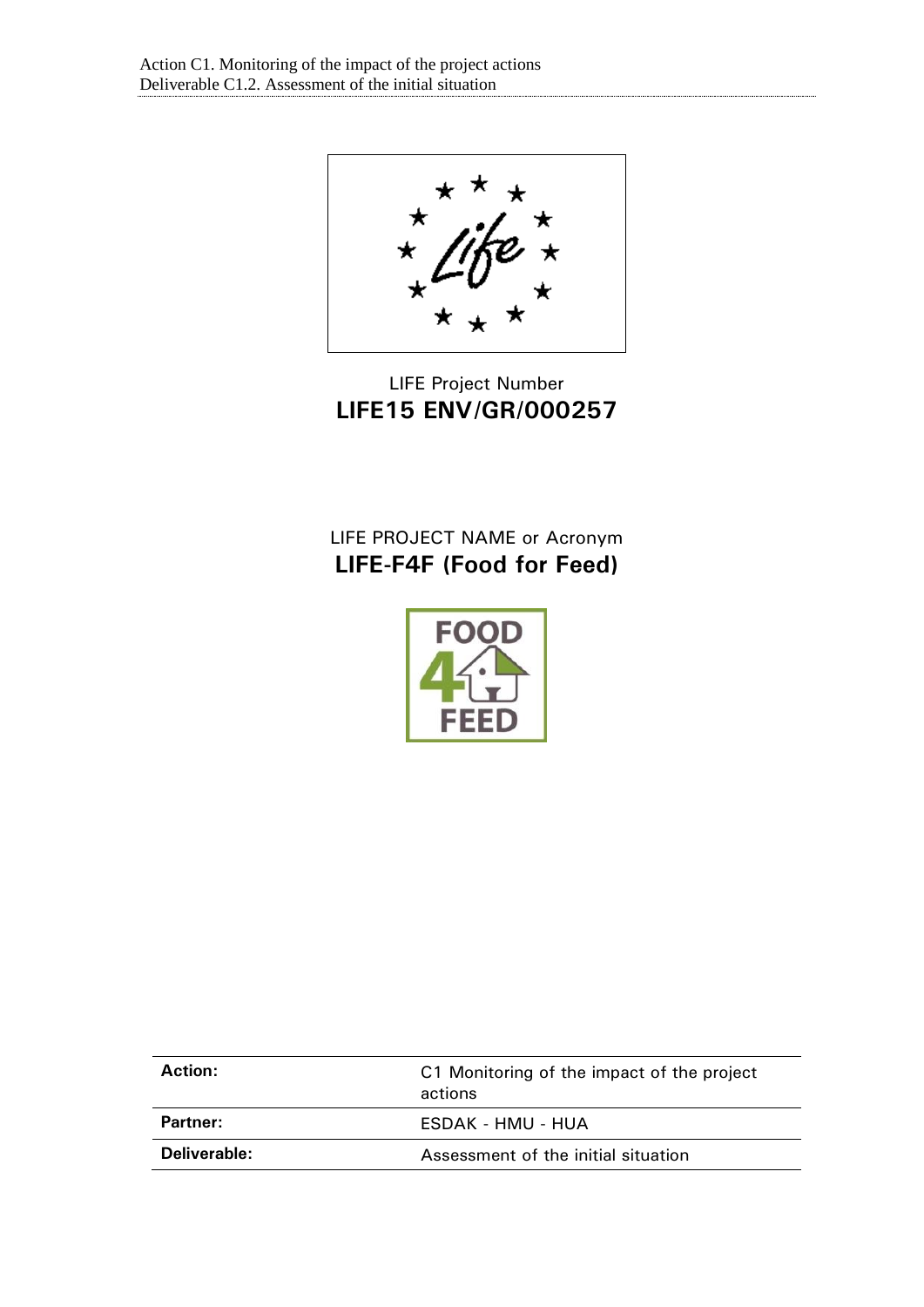## Table of contents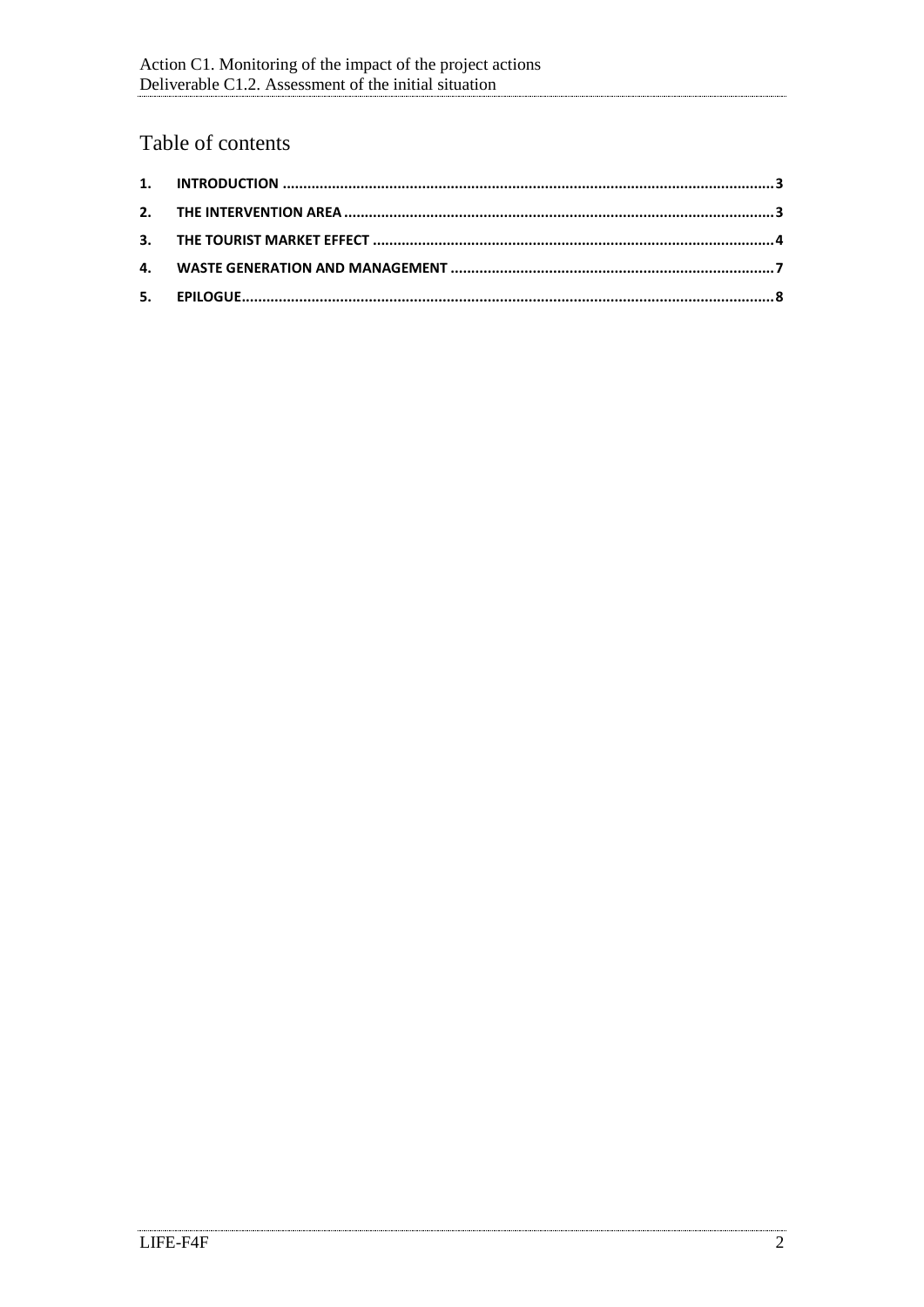#### <span id="page-2-0"></span>1. **Introduction**

The strategy and development of integrated municipal solid waste management systems (even for alternative processes as the Food for Feed process) require the correct prediction of solid waste generation and composition. However, to achieve first-rate waste management objectives through a process of continuous improvement, it will not be enough simply to know the gross quantity of wastes being generated in a region or a business sector; both the quantity and spatial distribution of waste must be defined as well. With this specific knowledge, it will, for example, be possible to target waste prevention strategies to locations in which they are most needed. Appropriate waste management solutions vary from one locality to another (Diem Trang et al., 2007). Waste management models can improve the basis for decisions regarding waste management (Eriksson et al., 2003). Modelling of waste generation is a useful way to anticipate the design of waste management strategies as a function of demographic changes and development and to approximate future management needs based on predictions according to social and economic changes. This process should lead to a more sustainable approach to waste management.

Many hotels underestimate the cost of waste to their business, simply viewing it as a disposal cost. Municipalities in Greece charge a fixed rate for waste collections based on the surface area of the premises, hence waste prevention measures or the introduction of recycling schemes will presently have no impact on these fees payable to the municipality. However, this may change in the near future. The true cost of waste management is often significantly higher than just the collection and disposal cost as the poor management of resources and waste will also result in additional cost to your hotel and its operations, e.g. avoidable damage to raw materials, spoilage of food, handling of wastes, and staff time for transporting waste etc.

#### <span id="page-2-1"></span>2. **The Intervention area**

The island of Crete is one of the greatest tourist resorts in Greece [\(Table 1\)](#page-2-2) and numbers more than six hundred thousand residents (623,065, ELSTAT 2011). Furthermore, Crete is a combination of urban, mountainous, rural and purely tourist regions.

The City of Heraklion, geographically located in the centre of Crete with nearly 150,000 residents, is the metropolis of Crete. Chania and Rethymnon lie in the west and Aghios Nikolaos in the east. Regions with high seasonal variability in population due to tourism are Hersonissos and Malia, located east of Heraklion and west of Aghios Nikolaos. Ierapetra, located south of Aghios Nikolaos, qualifies as rural mainly because of the numerous greenhouses located there.

Hotels, or more broadly the accommodation sector represents one of the most important subsectors of the travel and tourism industry.

|                  | Population <sup>(1)</sup> | <b>Hotel beds</b> $^{(2)}$ | Hotel rooms <sup><math>(2)</math></sup> |
|------------------|---------------------------|----------------------------|-----------------------------------------|
| Rethymnon        | 85,609                    | 31,509                     | 16.530                                  |
| <b>Heraklion</b> | 305,490                   | 68.838                     | 35,722                                  |
| Lassithi         | 75,381                    | 24,646                     | 12.647                                  |
| <b>Chania</b>    | 156,585                   | 43,689                     | 23,715                                  |
| <b>Crete</b>     | 623,065                   | 168,682                    | 88.614                                  |
| Greece           | 10,850,000                | 788,553                    | 407,146                                 |

<span id="page-2-2"></span>**Table 1: Main characteristics of the study area**

Source: (1) ELSTAT, 2011 National Census,<http://www.statistics.gr/en/2011-census-pop-hous>

(2) Hellenic Chamber of Hotels[, http://www.grhotels.gr/EN/Pages/default.aspx](http://www.grhotels.gr/EN/Pages/default.aspx)

The area of intervention ([Figure 1](#page-3-1)) covered by two main Municipalities, the Municipality of Heraklion and the Municipality of Hersonissos.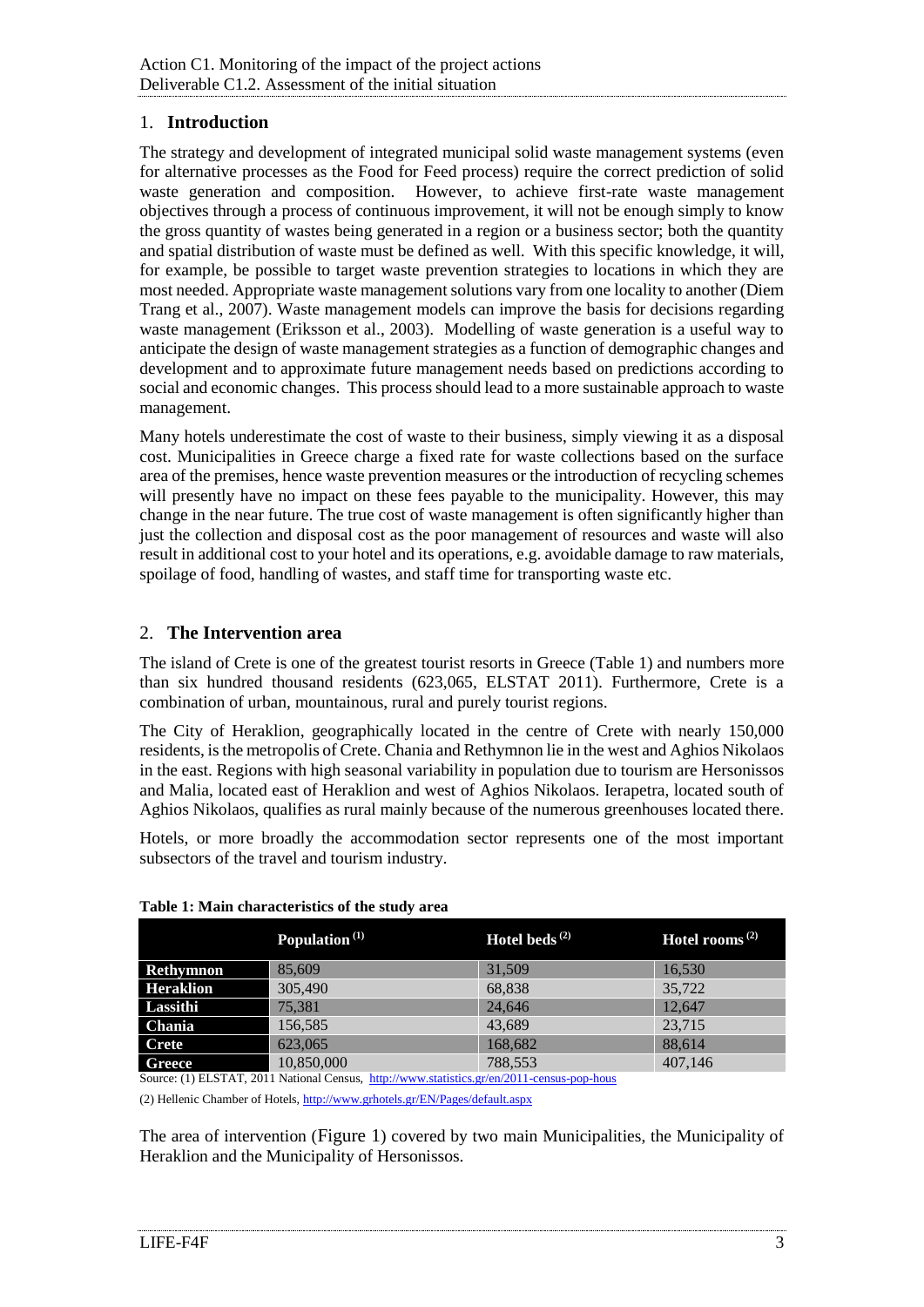

<span id="page-3-1"></span>**Figure 1. Intervention area.**

#### <span id="page-3-0"></span>3. **The tourist market effect**

The *Municipality of Hersonissos* is a tourist resort, with thousands of visitors choosing it as a destination every year. In terms of the number of visitors and existing infrastructure, it is the largest tourist Municipality of the Prefecture of Heraklion and one of the largest in the Region of Crete. The visitors that flood the Municipality come from European countries and mainly from European Union countries.

The diversity and the beauty of the landscape and, of course, the crystal blue, blue waters of its coastline play an important role in choosing it as a holiday destination. Given the generally good weather conditions of Crete, the tourist season is quite prolonged compared to other areas of Greece. It starts in April and ends around the end of October, while in other parts of the country the tourist season lasts on average during the three summer months (June-July-August). As a result, the need to manage an increased generation of all types of waste during the months of the tourist season is paramount.

With data for the year 2012, the Municipality of Hersonissos accounted for almost 74% of the beds of the Prefecture of Heraklion and about 29% of the beds in the Region of Crete. In particular, the Municipality operated 65,600 beds, of which 81% corresponded to hotel accommodation and 18% to rooms to let. The remaining 1% was in beds of tourist furnished cottages/villas and campsites.

In the following table [\(Table](#page-3-2) 2), the number of beds in hotels and the corresponding number of rooms and apartments for rent is presented.

|                                              | <b>Hotels</b> | <b>Rooms</b> for<br><b>Rent</b> | <b>Tourist Homes/</b><br><b>Villas</b> | <b>Camping</b> | <b>Total</b> |
|----------------------------------------------|---------------|---------------------------------|----------------------------------------|----------------|--------------|
| <b>Region of Crete</b>                       | 168,440       | 50.313                          | 5.600                                  | 2.531          | 226.884      |
| <b>Prefecture of</b><br><b>Heraklion</b>     | 69.686        | 17.146                          | 997                                    | 982            | 88.811       |
| <b>Municipality of</b><br><b>Hersonissos</b> | 53.291        | 11.749                          | 178                                    | 382            | 65.600       |

#### <span id="page-3-2"></span>**Table 2. Total number of Beds in the Municipality of Hersonissos.**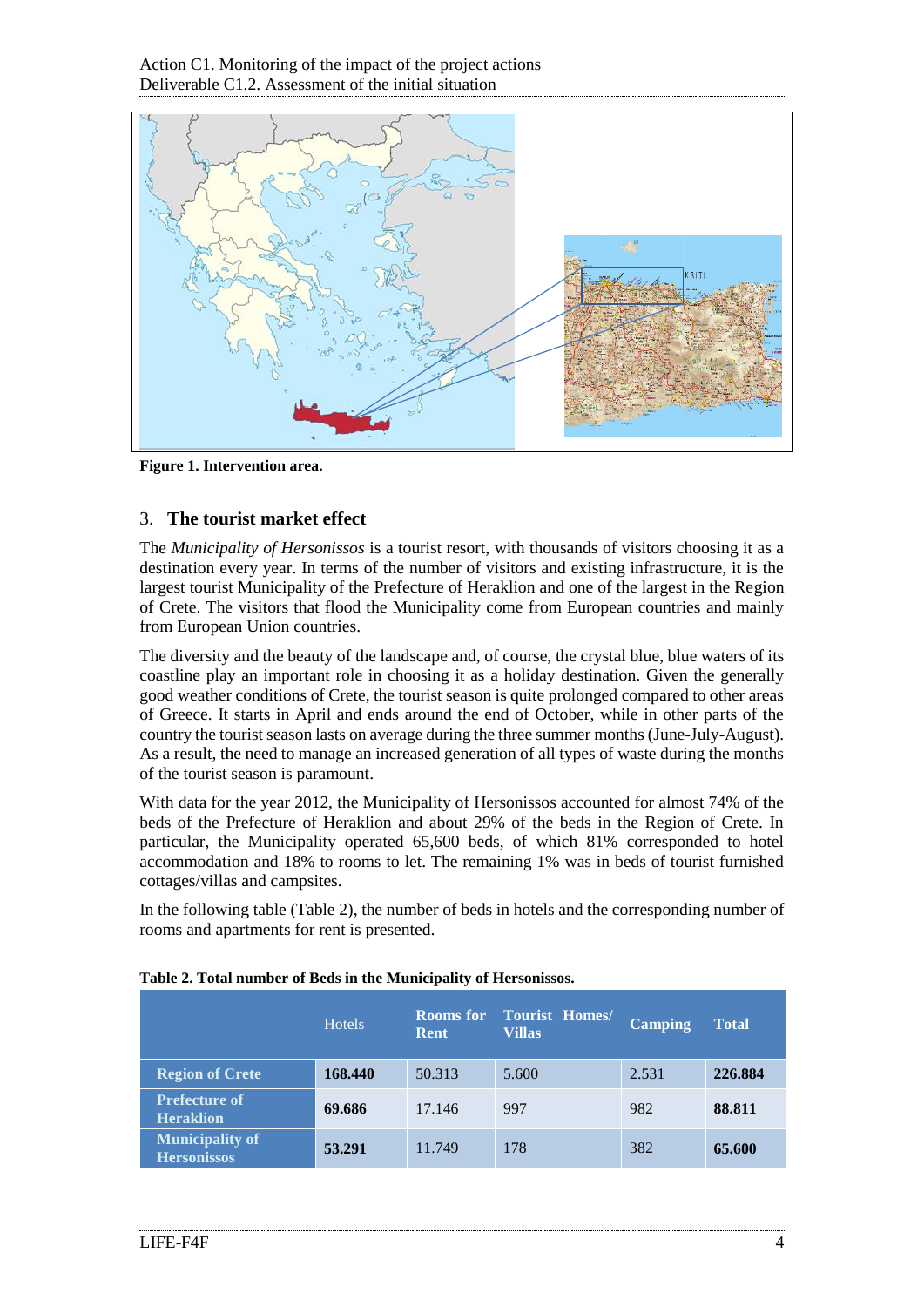|                                                                                                  | <b>Hotels</b> | <b>Rooms</b> for<br>Rent | <b>Tourist Homes/</b><br>Villas | <b>Camping</b> | <b>Total</b> |
|--------------------------------------------------------------------------------------------------|---------------|--------------------------|---------------------------------|----------------|--------------|
| % participation of the<br><b>Municipality in the</b><br><b>Prefecture of</b><br><b>Heraklion</b> | 76,5%         | 68,5%                    | 17,9%                           | 38,9%          | 73.9%        |
| % participation of the<br><b>Municipality in the</b><br><b>Region of Crete</b>                   | 31,6%         | 23,4%                    | 3,2%                            | 15,1%          | 28,9%        |

The quality of the beds of the hotel's hotel rooms is very high, since most of them, about 61%, is in beds of 5 and 4-star accommodation.

The *Municipally of Heraklion* is also an international tourist destination and therefore a considerable number of tourism businesses operate in the area. It includes about 500 catering companies and about 150 hotels.

One hundred (100) four  $(4^*)$  and five  $(5^*)$  star hotels of various sizes situated in the north coast around the City of Heraklion (25 km radius). Regarding hotels, is estimated that more than 10,000 rooms in 5-star and 4-star hotels are available.

In the tourism sector, there is an increased generation of waste and particularly of plastic, glass and organic waste.

In the following figures, the additional generated quantity of municipal solid waste, due to tourism, is presented for the Regions of Greece [\(Figure 2\)](#page-4-0), together with the proportion that this increased generation of MSW represents for each Region [Figure 3\)](#page-5-0),.



<span id="page-4-0"></span>**Figure 2. Generation of municipal solid waste (MSW) due to tourism**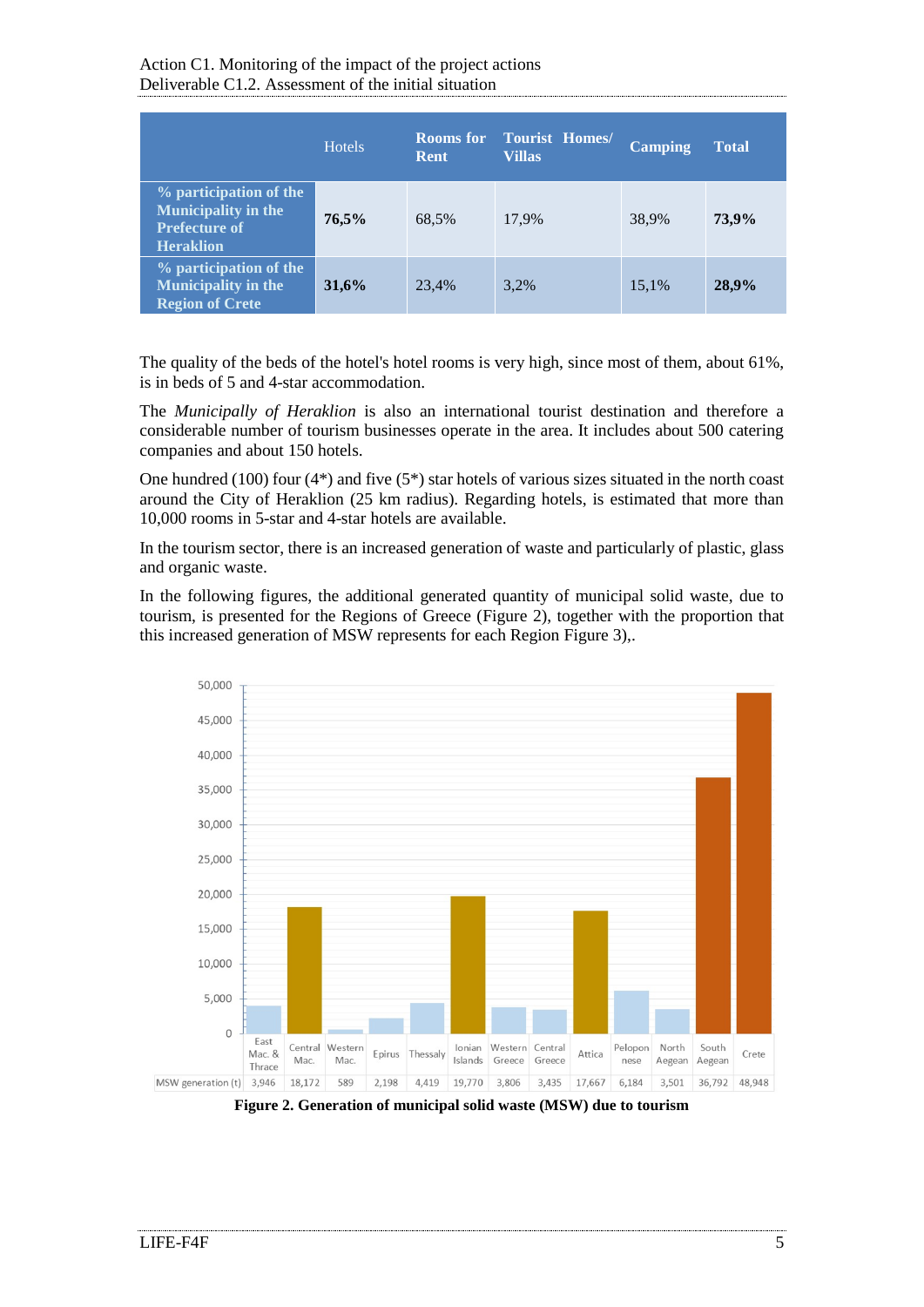

<span id="page-5-0"></span>**Figure 3. The proportion of tourism participation in total MSW generation**

For the Region of Crete, the additional MSW generation approaches the 50,000 metric tonnes a year (the highest in Greece) and represents 12.1% more waste annually (the third highest in Greece). Also, high seasonality in waste generation presents a challenge to waste management systems in the area.

Finally, it is worth mentioning that there is a high concentration of waste in specific categories of businesses that mainly market food.

These are the following:

- Meat shops (about 200 stores) producing animal by-products that need special treatment.
- Grocery shops, (approximately 150) where a large production of food waste due to the removal of damaged products.
- Supermarkets (around 70), where packaging waste and food residues (withdrawn food) are produced.
- Prisons, from which food waste arise.

The concentration of so many thousands of visitors in the two municipalities every year creates increased requirements both for the protection of the natural environment and for the provision of high-quality waste management services. At the same time and given the probable increased environmental awareness of most European, there is a growing need to change the mindset of Greek citizens whether they are employed in tourism and reside occasionally or live permanently in the areas of the Municipality. In addition to the legal protection and proper management of the environment, residents of the municipality "learn" are sensitised by foreign citizens, who are particularly critical of situations or images that are inconsistent with the ones they have to get used to their homelands.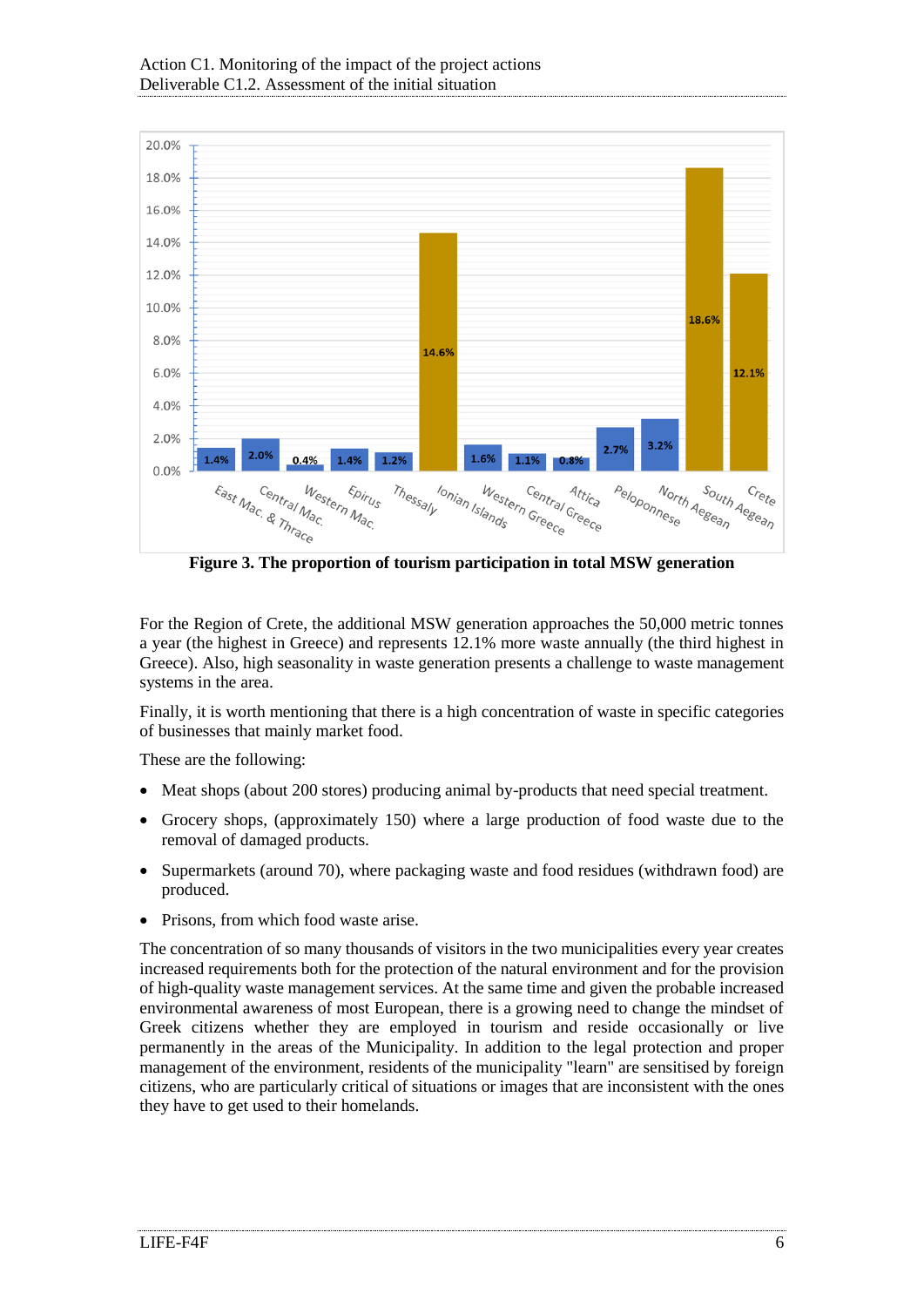#### <span id="page-6-0"></span>4. **Waste Generation and Management**

The following table [\(Table 3\)](#page-6-1) presents the best current estimation of Municipal Solid Waste and Food Waste generation for Greece, the Region of Crete and the Prefecture of Heraklion. Food Four hotels were selected for participating in the project.

<span id="page-6-1"></span>

| Table 3. Estimation of MSW and Food Waste Generation for Greece, Region of Crete and the |  |  |  |  |
|------------------------------------------------------------------------------------------|--|--|--|--|
| <b>Prefecture of Heraklion.</b>                                                          |  |  |  |  |

|                                                                                 | Greeze <sup>1</sup>    | <b>Region of Crete<sup>2</sup></b> | <b>Prefecture</b><br>оf<br><b>Heraklion</b> |
|---------------------------------------------------------------------------------|------------------------|------------------------------------|---------------------------------------------|
| Municipal Solid Waste generation $(t.y^{-1})$                                   | 5,354,000 <sup>3</sup> | 366,250                            | 179,155                                     |
| Total food waste generation $(t.y^{-1})^4$                                      | 1,822,210              | 143,390                            | 70,140                                      |
| Food waste generation from commercial<br>activities and services $(t.y^{-1})$   | 379,130                | 23,790                             | 11,640                                      |
| Food waste generation from hospitality and<br>food service sectors $(t.y^{-1})$ | 102,500                | 18,050                             | 8,840                                       |
| Food waste generation from hotels $(t.y^{-1})$                                  | 64,110                 | 14,940                             | 6,335                                       |

Source: [ELSTAT (2018) 2011 National Census, National Tourist Organisation (2018) data 2010–2016]

About 30,000 metric tons of wastes per year are being disposed to landfill in the Municipality of Heraklion and another 30,000 tonnes are being disposed to landfill in the Municipality of Hersonissos. This corresponds to 21,000 tonnes of food waste that are landfilled in the area, and the emission of 52,500 tonnes of  $CO<sub>2(ea)</sub>$ , annually. In addition, [Table 3](#page-6-1) presents the MSW and Food Waste generation from the various sections and sub-sections (Commercial activities and Services - Hospitality and Food Service Sector - Hotels).

The hotels that have been selected to participate are being generated daily up to 1.0-1.5 t of source separated food wastes, about 200-240 tonnes annually.

The F4F project needs to report on its outcomes and be regularly monitored and evaluated based on the outcome indicators defined at the project level, in relation to the presented baseline situation. F4F project will have to report on a set of key indicators corresponding to the sector or priority area on which the project focusses, as well as on further mandatory key indicators concerning the project's societal and economic outcomes.

Up to now and during this reference period, the project is ongoing after the conclusion of the initial operational period. Concerning the evaluation of performance indicators, from this period of the project the following indicators have been assessed, as presented in Annex 9, Sub-Annex 9.1.: Deliverable C.1.1. First Evaluation of Performance Indicators.

1

<sup>&</sup>lt;sup>1</sup> Greek Ministry of Environment & Energy (2015): National Waste Management Plan.

<sup>2</sup> Region of Crete (2016): Regional Waste Management Plan of Crete. [www.crete.gov.gr/attachments/article/11600/Μελέτη%20ΠΕΣΔΑΚ%20μετά%20την%20ενσωμάτωση](http://www.crete.gov.gr/attachments/article/11600/Μελέτη%20ΠΕΣΔΑΚ%20μετά%20την%20ενσωμάτωση%20παρατηρήσεων.pdf) [%20παρατηρήσεων.pdf.](http://www.crete.gov.gr/attachments/article/11600/Μελέτη%20ΠΕΣΔΑΚ%20μετά%20την%20ενσωμάτωση%20παρατηρήσεων.pdf)

 $3$  EUROSTAT (2018):

<sup>4</sup> EPPERAA (2012): Operational Manual for Source Separation Schemes & Systems for Biowaste Management, Greek Ministry of Environment & Energy. [http://www.epperaa.gr/el/Pages/NewsFS.aspx?item=194.](http://www.epperaa.gr/el/Pages/NewsFS.aspx?item=194)